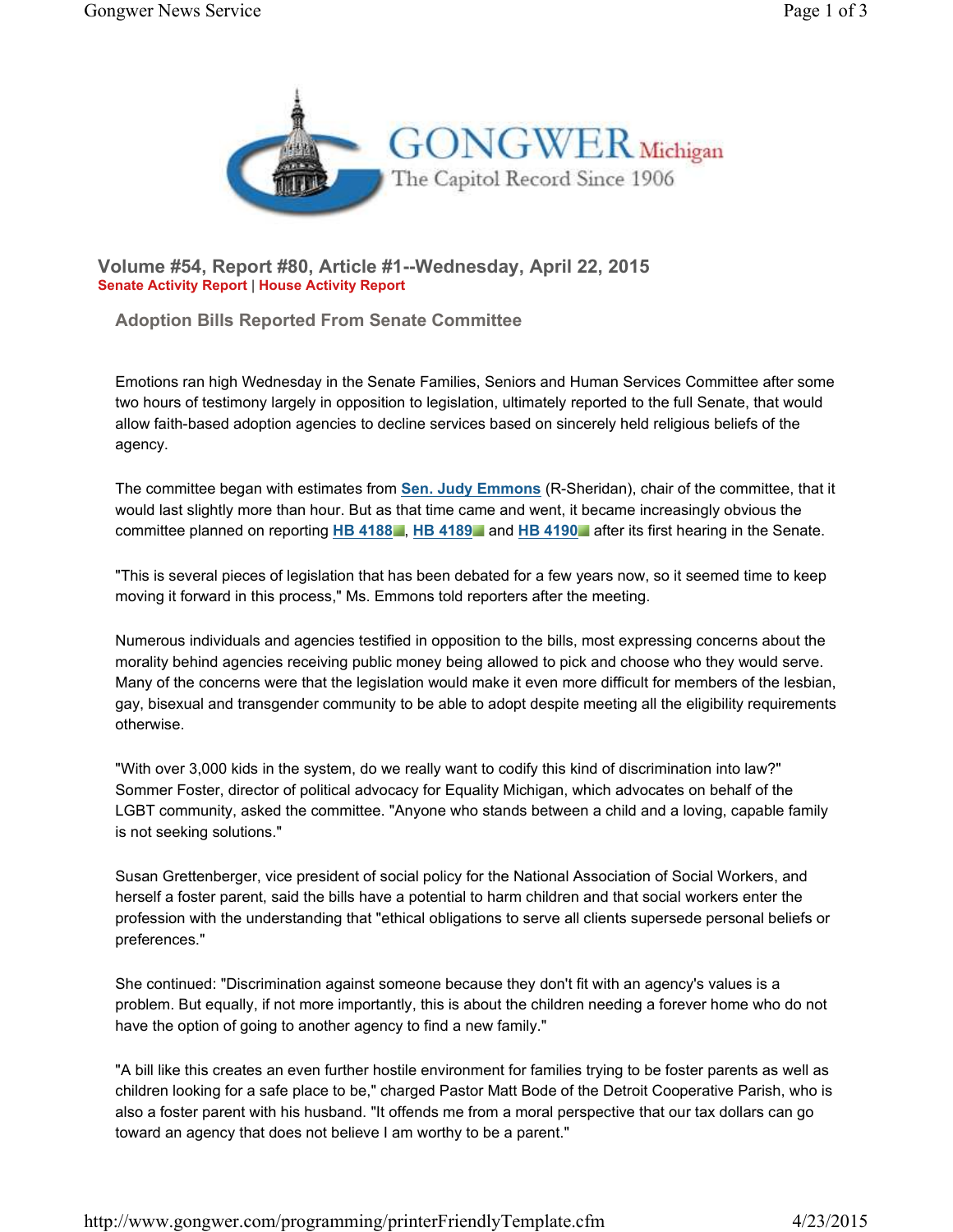"These bills threaten the religious freedom of the general public in the name of protecting the religious freedom of the service provider, in this case, child placing agencies," said Mary Pollock, legislative vice president for Michigan National Organization for Women.

A few, primarily Catholic, groups spoke in favor of the bills.

"This is practical legislation that will ensure a diverse range of child placement agencies continue to operate in collaboration with the State on behalf of vulnerable and neglected children," Michigan Catholic Conference Vice President for Public Policy Tom Hickson said in a statement. "While a greater number of placements are needed now more than ever, it makes for good public policy to protect the faith-based agencies' successful relationship with the state in order to ensure more rather than fewer options are available to families."

"These bills allow faith-based agencies to continue finding loving and caring families while honoring our beliefs," Vicki Schultz, representing Catholic Charities, said. "Please protect us."

**Sen. Bert Johnson** (D-Highland Park) was the lone opposition vote to the bills, which were reported 4-1 along party lines. He offered numerous amendments to each of the bills, including requiring a child-placing agency to list on its website the circumstances under which an agency would refuse services, as well as ensuring adoption agencies are complying with state and federal anti-discrimination laws.

"I support religious freedom, but do not think religion should be used as a basis of discrimination," Mr. Johnson said.

All of his amendments were defeated along party lines. Prior to voting, he requested that Ms. Emmons table the legislation and have further conversations about the bills instead.

"I think it's bad form and bad policy, and I certainly don't think it serves the best interest of the children of the state of Michigan," he said.

Asked about Mr. Johnson's request after the meeting, Ms. Emmons told reporters, "This has been around for a while - multiple years - and it's time to keep it moving. I think things get bogged down when you drag them out and I think it was time to move it."

**SNYDER REVIEW:** Dave Murray, deputy press secretary for **Governor Rick Snyder**, said the administration is reviewing the legislation carefully.

"The governor has raised some concerns and will be closely reviewing latest changes and working with legislative partners," Mr. Murray said in an e-mail, although he did not respond to a request seeking further details on what specifically those concerns were. "The administration has a strong commitment to ensuring the most responsive, effective adoption system possible and we've made key progress in strengthening children's services and matching kids in foster care with permanent families. That is always the outcome we need to help meet."

## **Back To Top >>**